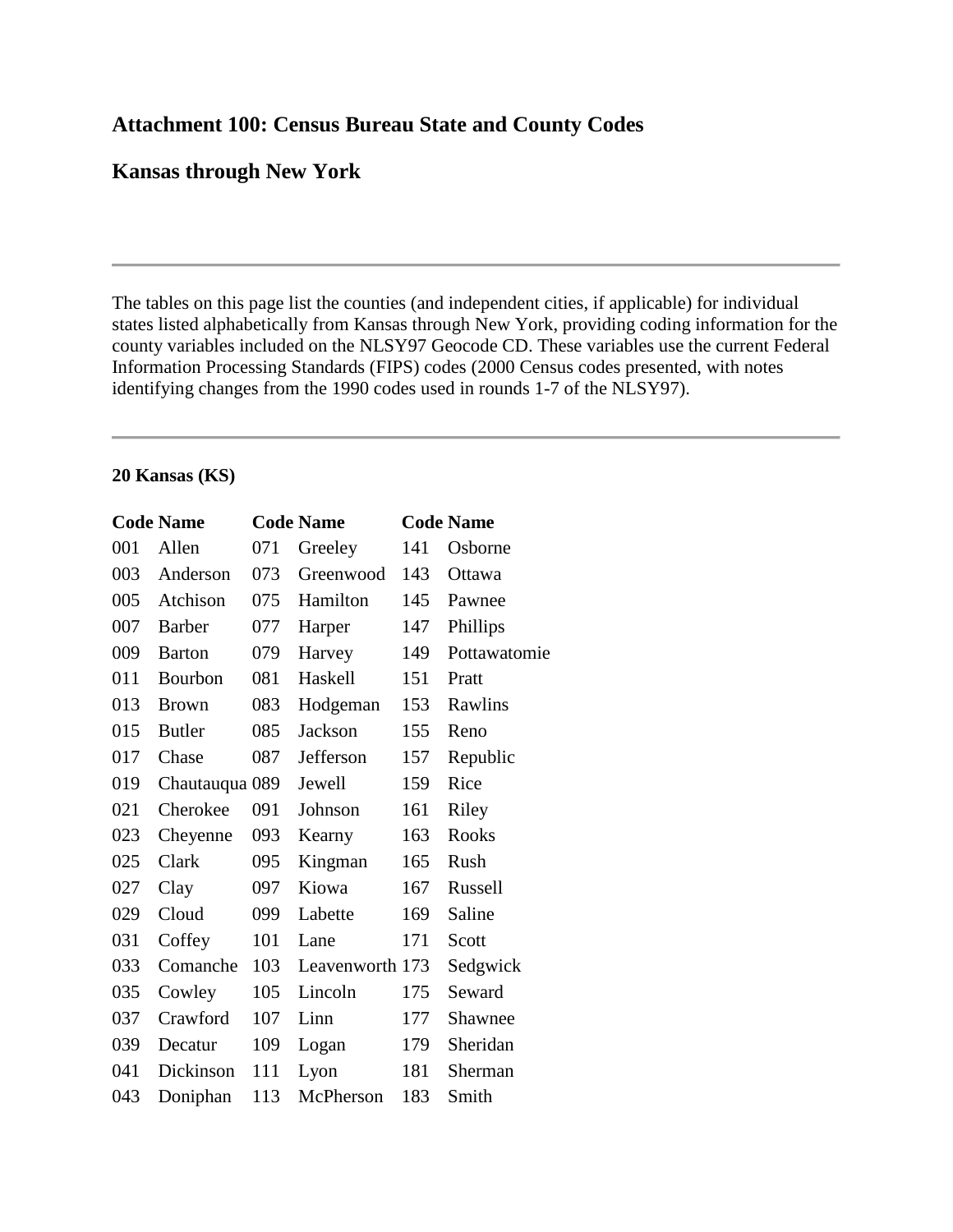| 045 | Douglas   | 115 | Marion        | 185 | <b>Stafford</b> |
|-----|-----------|-----|---------------|-----|-----------------|
| 047 | Edwards   | 117 | Marshall      | 187 | Stanton         |
| 049 | Elk       | 119 | Meade         | 189 | <b>Stevens</b>  |
| 051 | Ellis     | 121 | Miami         | 191 | Sumner          |
| 053 | Ellsworth | 123 | Mitchell      | 193 | <b>Thomas</b>   |
| 055 | Finney    | 125 | Montgomery    | 195 | Trego           |
| 057 | Ford      | 127 | Morris        | 197 | Wabaunsee       |
| 059 | Franklin  | 129 | Morton        | 199 | Wallace         |
| 061 | Geary     | 131 | Nemaha        | 201 | Washington      |
| 063 | Gove      | 133 | Neosho        | 203 | Wichita         |
| 065 | Graham    | 135 | <b>Ness</b>   | 205 | Wilson          |
| 067 | Grant     | 137 | <b>Norton</b> | 207 | Woodson         |
| 069 | Gray      | 139 | Osage         | 209 | Wyandotte       |

# **21 Kentucky (KY)**

|     | <b>Code Name</b> |     | <b>Code Name</b> |     | <b>Code Name</b> |     | <b>Code Name</b> |
|-----|------------------|-----|------------------|-----|------------------|-----|------------------|
| 001 | Adair            | 061 | Edmonson         | 121 | Knox             | 181 | Nicholas         |
| 003 | Allen            | 063 | Elliott          | 123 | Larue            | 183 | Ohio             |
| 005 | Anderson         | 065 | Estill           | 125 | Laurel           | 185 | Oldham           |
| 007 | <b>Ballard</b>   | 067 | Fayette          | 127 | Lawrence         | 187 | Owen             |
| 009 | <b>Barren</b>    | 069 | Fleming          | 129 | Lee              | 189 | Owsley           |
| 011 | Bath             | 071 | Floyd            | 131 | Leslie           | 191 | Pendleton        |
| 013 | <b>Bell</b>      | 073 | Franklin         | 133 | Letcher          | 193 | Perry            |
| 015 | Boone            | 075 | Fulton           | 135 | Lewis            | 195 | Pike             |
| 017 | Bourbon          | 077 | Gallatin         | 137 | Lincoln          | 197 | Powell           |
| 019 | Boyd             | 079 | Garrard          | 139 | Livingston       | 199 | Pulaski          |
| 021 | <b>Boyle</b>     | 081 | Grant            | 141 | Logan            | 201 | Robertson        |
| 023 | <b>Bracken</b>   | 083 | Graves           | 143 | Lyon             | 203 | Rockcastle       |
| 025 | <b>Breathitt</b> | 085 | Grayson          | 145 | McCracken        | 205 | Rowan            |
| 027 | Breckinridge 087 |     | Green            | 147 | McCreary         | 207 | Russell          |
| 029 | <b>Bullitt</b>   | 089 | Greenup          | 149 | McLean           | 209 | Scott            |
| 031 | <b>Butler</b>    | 091 | Hancock          | 151 | Madison          | 211 | Shelby           |
| 033 | Caldwell         | 093 | Hardin           | 153 | Magoffin         | 213 | Simpson          |
| 035 | Calloway         | 095 | Harlan           | 155 | Marion           | 215 | Spencer          |
| 037 | Campbell         | 097 | Harrison         | 157 | Marshall         | 217 | Taylor           |
| 039 | Carlisle         | 099 | Hart             | 159 | Martin           | 219 | Todd             |
| 041 | Carroll          | 101 | Henderson 161    |     | Mason            | 221 | Trigg            |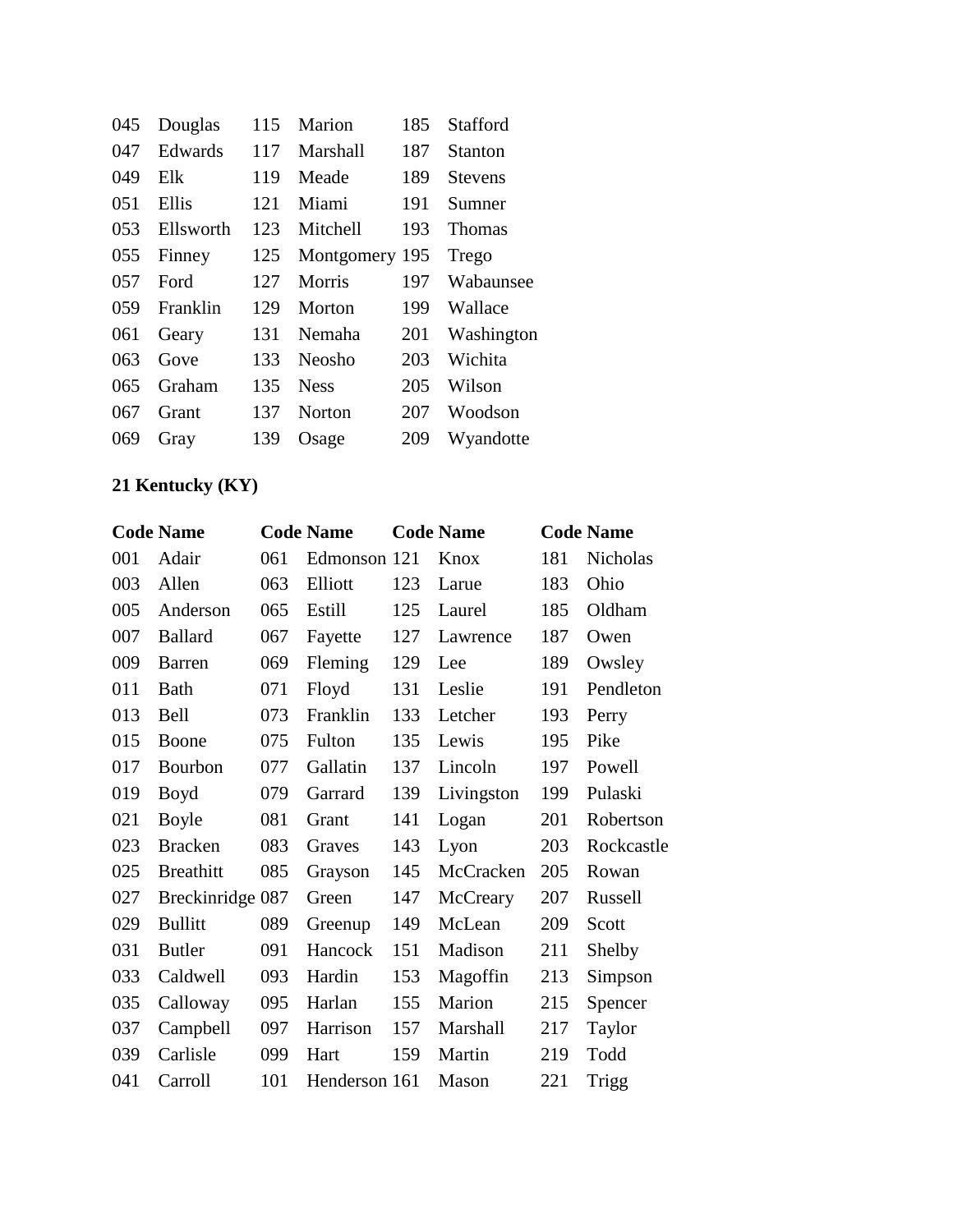|     | 043 Carter |     | 103 Henry 163 Meade     |                                                   | 223 | Trimble        |
|-----|------------|-----|-------------------------|---------------------------------------------------|-----|----------------|
|     | 045 Casey  |     | 105 Hickman 165 Menifee |                                                   | 225 | Union          |
| 047 | Christian  |     | 107 Hopkins 167 Mercer  |                                                   | 227 | Warren         |
| 049 | Clark      | 109 | Jackson                 | 169 Metcalfe                                      |     | 229 Washington |
|     | 051 Clay   |     |                         | 111 Jefferson 171 Monroe                          |     | 231 Wayne      |
| 053 |            |     |                         | Clinton 113 Jessamine 173 Montgomery 233 Webster  |     |                |
|     |            |     |                         | 055 Crittenden 115 Johnson 175 Morgan 235 Whitley |     |                |
| 057 |            |     |                         | Cumberland 117 Kenton 177 Muhlenberg 237 Wolfe    |     |                |
| 059 | Daviess    |     |                         | 119 Knott 179 Nelson 239                          |     | Woodford       |

# **22 Louisiana (LA)**

|     | <b>Code Name</b> |     | <b>Code Name</b>     |     | <b>Code Name</b>         |     | <b>Code Name</b>        |
|-----|------------------|-----|----------------------|-----|--------------------------|-----|-------------------------|
| 001 | Acadia           | 033 | East Baton Rouge 065 |     | Madison                  | 097 | St. Landry              |
| 003 | Allen            | 035 | East Carroll         | 067 | Morehouse                | 099 | St. Martin              |
| 005 | Ascension        | 037 | East Feliciana       | 069 | Natchitoches             | 101 | St. Mary                |
| 007 | Assumption 039   |     | Evangeline           | 071 | Orleans                  | 103 | St. Tammany             |
| 009 | Avoyelles        | 041 | Franklin             | 073 | <b>Ouachita</b>          | 105 | Tangipahoa              |
| 011 | Beauregard 043   |     | Grant                | 075 | Plaquemines              | 107 | Tensas                  |
| 013 | Bienville        | 045 | Iberia               | 077 | Pointe Coupee            | 109 | Terrebonne              |
| 015 | <b>Bossier</b>   | 047 | <b>Iberville</b>     | 079 | Rapides                  | 111 | Union                   |
| 017 | Caddo            | 049 | Jackson              | 081 | <b>Red River</b>         | 113 | Vermilion               |
| 019 | Calcasieu        | 051 | Jefferson            | 083 | Richland                 | 115 | Vernon                  |
| 021 | Caldwell         | 053 | Jefferson Davis      | 085 | Sabine                   | 117 | Washington              |
| 023 | Cameron          | 055 | Lafayette            | 087 | St. Bernard              | 119 | Webster                 |
| 025 | Catahoula        | 057 | Lafourche            | 089 | St. Charles              | 121 | <b>West Baton Rouge</b> |
| 027 | Claiborne        | 059 | La Salle             | 091 | St. Helena               | 123 | <b>West Carroll</b>     |
| 029 | Concordia        | 061 | Lincoln              | 093 | St. James                | 125 | West Feliciana          |
| 031 | De Soto          | 063 | Livingston           | 095 | St. John the Baptist 127 |     | Winn                    |

# **23 Maine (ME)**

| <b>Code Name</b>                          | Code Name Code Name |  |
|-------------------------------------------|---------------------|--|
| 001 Androscoggin 013 Knox 023 Sagadahoc   |                     |  |
| 003 Aroostook 015 Lincoln 025 Somerset    |                     |  |
| 005 Cumberland 017 Oxford 027 Waldo       |                     |  |
| 007 Franklin 019 Penobscot 029 Washington |                     |  |
| 009 Hancock 021 Piscataquis 031 York      |                     |  |
| 011 Kennebec                              |                     |  |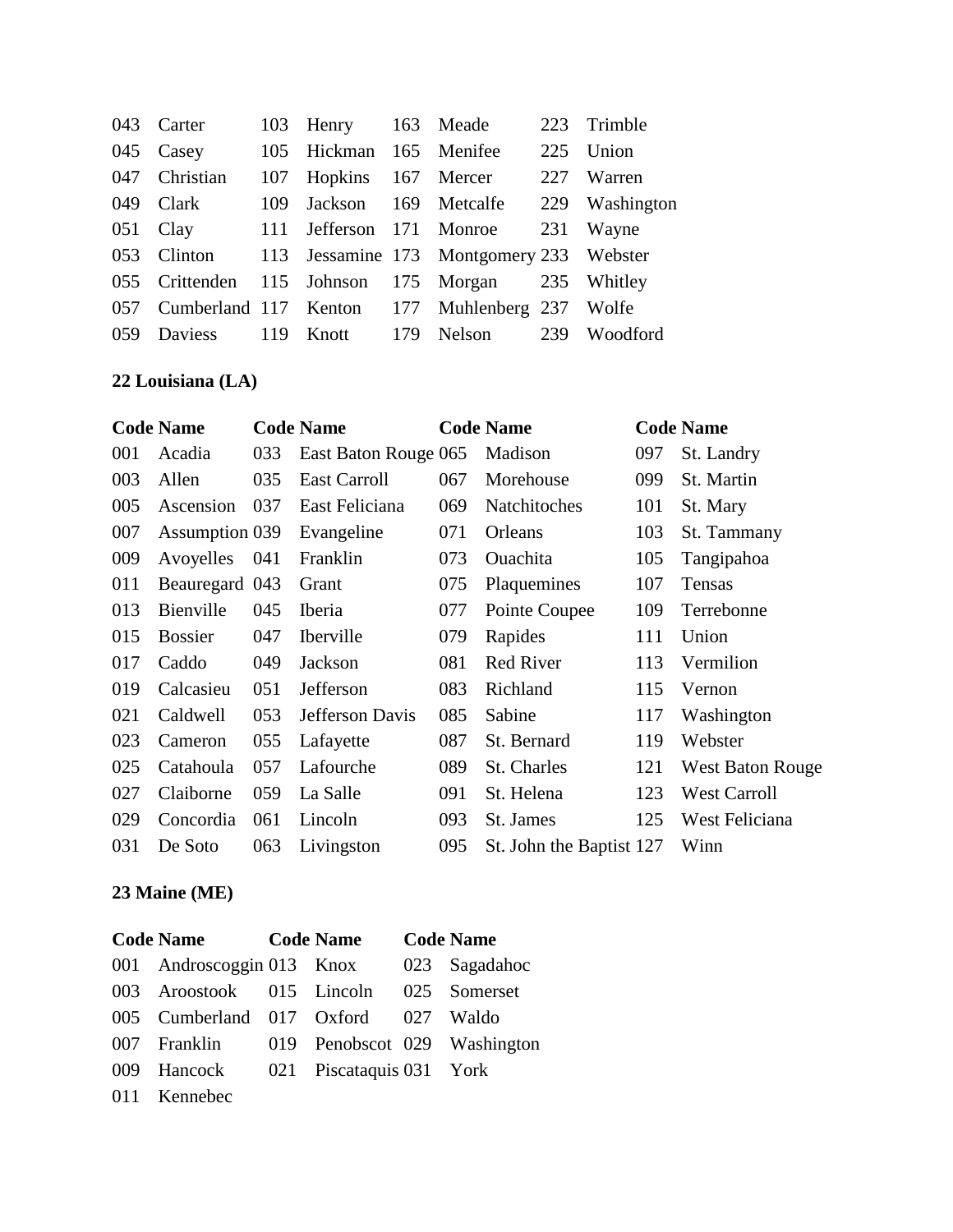# **24 Maryland (MD)**

|     | <b>Code Name</b>           |     | <b>Code Name</b>                   |     | <b>Code Name</b> |
|-----|----------------------------|-----|------------------------------------|-----|------------------|
| 001 | Allegany                   | 019 | Dorchester                         | 035 | Queen Anne's     |
| 003 | Anne Arundel 021 Frederick |     |                                    |     | 037 St. Mary's   |
| 005 | Baltimore                  | 023 | Garrett                            | 039 | Somerset         |
| 009 | Calvert                    | 025 | Harford                            | 041 | <b>Talbot</b>    |
| 011 | Caroline                   | 027 | Howard                             | 043 | Washington       |
| 013 | Carroll                    | 029 | Kent                               | 045 | Wicomico         |
| 015 | Cecil                      | 031 | Montgomery                         | 047 | Worcester        |
| 017 | Charles                    | 033 | Prince George's 510 Baltimore city |     |                  |

## **25 Massachusetts (MA)**

|                         | Code Name Code Name Code Name           |  |
|-------------------------|-----------------------------------------|--|
|                         | 001 Barnstable 011 Franklin 021 Norfolk |  |
|                         | 003 Berkshire 013 Hampden 023 Plymouth  |  |
|                         | 005 Bristol 015 Hampshire 025 Suffolk   |  |
|                         | 007 Dukes 017 Middlesex 027 Worcester   |  |
| 009 Essex 019 Nantucket |                                         |  |

# **26 Michigan (MI)**

|     | <b>Code Name</b> |     | <b>Code Name</b>   |     | <b>Code Name</b> |     | <b>Code Name</b> |
|-----|------------------|-----|--------------------|-----|------------------|-----|------------------|
| 001 | Alcona           | 043 | Dickinson          | 085 | Lake             | 127 | Oceana           |
| 003 | Alger            | 045 | Eaton              | 087 | Lapeer           | 129 | Ogemaw           |
| 005 | Allegan          | 047 | Emmet              | 089 | Leelanau         | 131 | Ontonagon        |
| 007 | Alpena           | 049 | Genesee            | 091 | Lenawee          | 133 | Osceola          |
| 009 | Antrim           | 051 | Gladwin            | 093 | Livingston       | 135 | Oscoda           |
| 011 | Arenac           | 053 | Gogebic            | 095 | Luce             | 137 | Otsego           |
| 013 | Baraga           | 055 | Grand Traverse 097 |     | Mackinac         | 139 | <b>Ottawa</b>    |
| 015 | Barry            | 057 | Gratiot            | 099 | Macomb           | 141 | Presque Isle     |
| 017 | Bay              | 059 | Hillsdale          | 101 | Manistee         | 143 | Roscommon        |
| 019 | Benzie           | 061 | Houghton           | 103 | Marquette        | 145 | Saginaw          |
| 021 | Berrien          | 063 | Huron              | 105 | Mason            | 147 | St. Clair        |
| 023 | <b>Branch</b>    | 065 | Ingham             | 107 | Mecosta          | 149 | St. Joseph       |
| 025 | Calhoun          | 067 | Ionia              | 109 | Menominee        | 151 | Sanilac          |
| 027 | Cass             | 069 | <b>Iosco</b>       | 111 | Midland          | 153 | Schoolcraft      |
| 029 | Charlevoix 071   |     | Iron               | 113 | Missaukee        | 155 | Shiawassee       |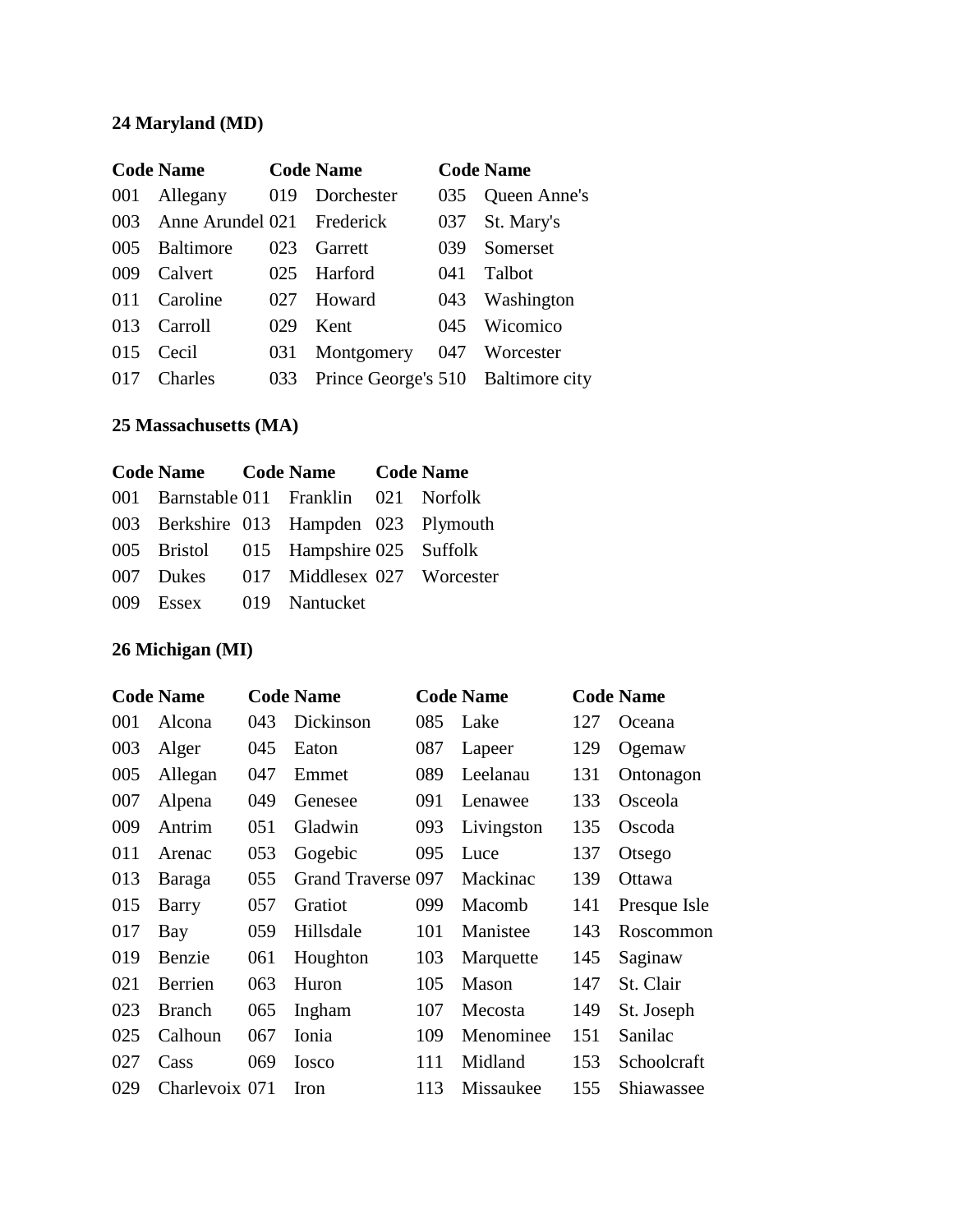|     | 031 Cheboygan 073 Isabella |                                                       | 115 Monroe 157 Tuscola     |  |
|-----|----------------------------|-------------------------------------------------------|----------------------------|--|
|     | 033 Chippewa 075 Jackson   |                                                       | 117 Montcalm 159 Van Buren |  |
|     |                            | 035 Clare 077 Kalamazoo 119 Montmorency 161 Washtenaw |                            |  |
|     |                            | 037 Clinton 079 Kalkaska                              | 121 Muskegon 163 Wayne     |  |
|     |                            | 039 Crawford 081 Kent                                 | 123 Newaygo 165 Wexford    |  |
| 041 |                            | Delta 083 Keweenaw                                    | 125 Oakland                |  |

# **27 Minnesota (MN)**

|     | <b>Code Name</b>  |     | <b>Code Name</b>      |     | <b>Code Name</b> |     | <b>Code Name</b>       |
|-----|-------------------|-----|-----------------------|-----|------------------|-----|------------------------|
| 001 | Aitkin            | 045 | Fillmore              | 089 | Marshall         | 133 | Rock                   |
| 003 | Anoka             | 047 | Freeborn              | 091 | Martin           | 135 | Roseau                 |
| 005 | Becker            | 049 | Goodhue               | 093 | Meeker           | 137 | St. Louis              |
| 007 | Beltrami          | 051 | Grant                 | 095 | Mille Lacs 139   |     | Scott                  |
| 009 | <b>Benton</b>     | 053 | Hennepin              | 097 | Morrison         | 141 | Sherburne              |
| 011 | Big Stone         | 055 | Houston               | 099 | Mower            | 143 | Sibley                 |
| 013 | <b>Blue Earth</b> | 057 | Hubbard               | 101 | Murray           | 145 | <b>Stearns</b>         |
| 015 | <b>Brown</b>      | 059 | Isanti                | 103 | Nicollet         | 147 | Steele                 |
| 017 | Carlton           | 061 | Itasca                | 105 | Nobles           | 149 | <b>Stevens</b>         |
| 019 | Carver            | 063 | Jackson               | 107 | Norman           | 151 | Swift                  |
| 021 | Cass              | 065 | Kanabec               | 109 | Olmsted          | 153 | Todd                   |
| 023 | Chippewa          | 067 | Kandiyohi             | 111 | Otter Tail       | 155 | Traverse               |
| 025 | Chisago           | 069 | Kittson               | 113 | Pennington 157   |     | Wabasha                |
| 027 | Clay              | 071 | Koochiching           | 115 | Pine             | 159 | Wadena                 |
| 029 | Clearwater        | 073 | Lac qui Parle         | 117 | Pipestone        | 161 | Waseca                 |
| 031 | Cook              | 075 | Lake                  | 119 | Polk             | 163 | Washington             |
| 033 | Cottonwood 077    |     | Lake of the Woods 121 |     | Pope             | 165 | Watonwan               |
| 035 | Crow Wing 079     |     | Le Sueur              | 123 | Ramsey           | 167 | Wilkin                 |
| 037 | Dakota            | 081 | Lincoln               | 125 | Red Lake         | 169 | Winona                 |
| 039 | Dodge             | 083 | Lyon                  | 127 | Redwood          | 171 | Wright                 |
| 041 | Douglas           | 085 | McLeod                | 129 | Renville         | 173 | <b>Yellow Medicine</b> |
| 043 | Faribault         | 087 | Mahnomen              | 131 | Rice             |     |                        |

# **28 Mississippi (MS)**

| <b>Code Name</b> |            | <b>Code Name</b> |              | <b>Code Name</b>        | <b>Code Name</b> |             |
|------------------|------------|------------------|--------------|-------------------------|------------------|-------------|
|                  | 001 Adams  |                  | 043 Grenada  | 085 Lincoln             |                  | 125 Sharkey |
|                  | 003 Alcorn |                  | 045 Hancock  | 087 Lowndes 127 Simpson |                  |             |
|                  | 005 Amite  |                  | 047 Harrison | 089 Madison             |                  | 129 Smith   |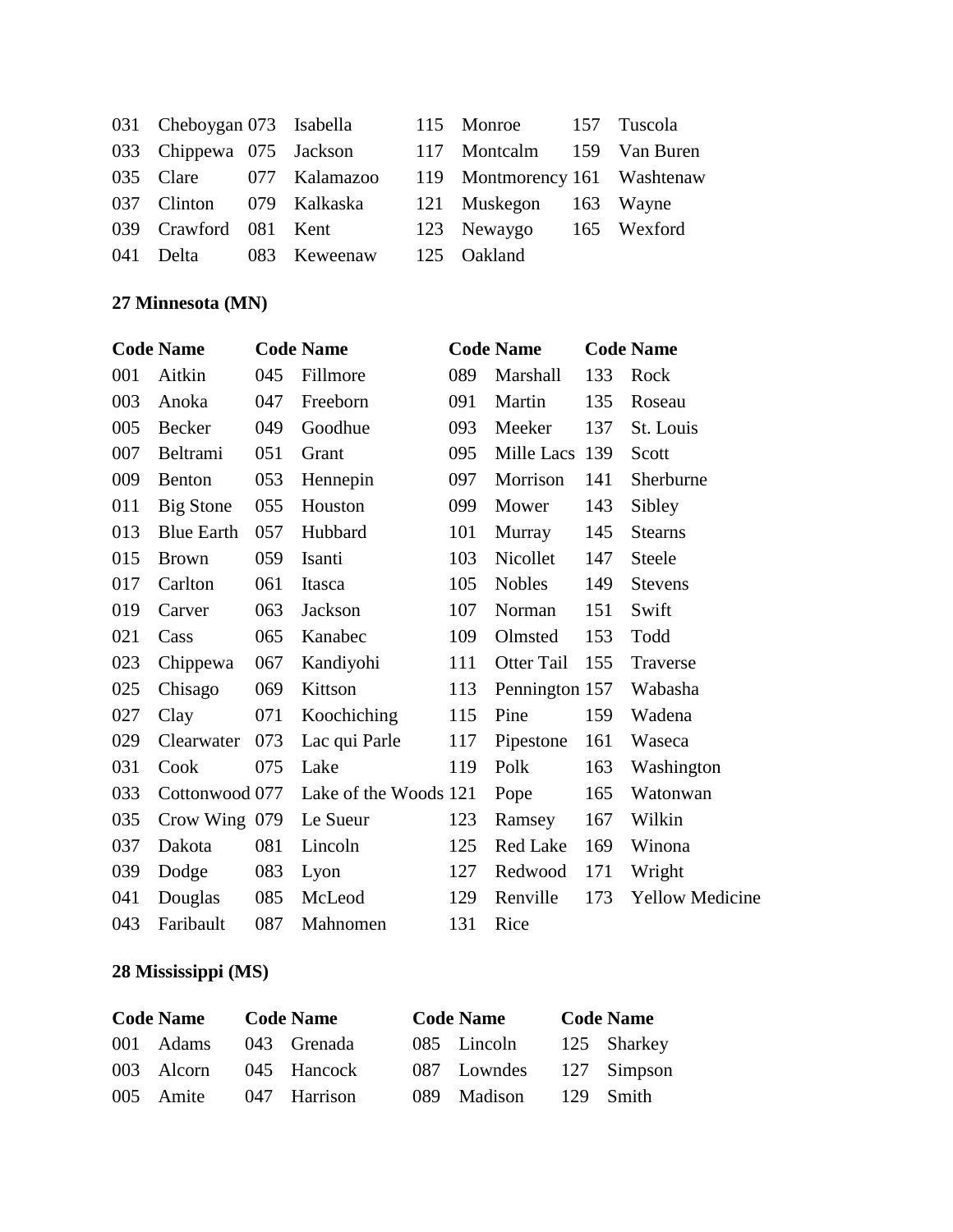| 007 | Attala         | 049                  | Hinds               | 091 | Marion         | 131 | Stone        |
|-----|----------------|----------------------|---------------------|-----|----------------|-----|--------------|
| 009 | Benton         | 051                  | Holmes              | 093 | Marshall       | 133 | Sunflower    |
| 011 | <b>Bolivar</b> | 053                  | Humphreys           | 095 | Monroe         | 135 | Tallahatchie |
| 013 | Calhoun        | 055                  | Issaquena           | 097 | Montgomery 137 |     | Tate         |
| 015 | Carroll        | 057                  | Itawamba            | 099 | Neshoba        | 139 | Tippah       |
| 017 | Chickasaw 059  |                      | Jackson             | 101 | Newton         | 141 | Tishomingo   |
| 019 | Choctaw        | 061                  | Jasper              | 103 | Noxubee        | 143 | Tunica       |
| 021 | Claiborne      | 063                  | Jefferson           | 105 | Oktibbeha      | 145 | Union        |
| 023 | Clarke         | 065                  | Jefferson Davis 107 |     | Panola         | 147 | Walthall     |
| 025 | Clay           | 067                  | Jones               | 109 | Pearl River    | 149 | Warren       |
| 027 | Coahoma        | 069                  | Kemper              | 111 | Perry          | 151 | Washington   |
| 029 | Copiah         | 071                  | Lafayette           | 113 | Pike           | 153 | Wayne        |
| 031 | Covington      | 073                  | Lamar               | 115 | Pontotoc       | 155 | Webster      |
| 033 | DeSoto         | 075                  | Lauderdale          | 117 | Prentiss       | 157 | Wilkinson    |
| 035 | Forrest        | 077                  | Lawrence            | 119 | Quitman        | 159 | Winston      |
| 037 | Franklin       | 079                  | Leake               | 121 | Rankin         | 161 | Yalobusha    |
| 039 | George         | 081                  | Lee                 | 123 | Scott          | 163 | Yazoo        |
|     |                | $\sim$ $\sim$ $\sim$ |                     |     |                |     |              |

041 Greene 083 Leflore

# **29 Missouri (MO)**

|     | <b>Code Name</b>   |     | <b>Code Name</b> |     | <b>Code Name</b> |     | <b>Code Name</b> |
|-----|--------------------|-----|------------------|-----|------------------|-----|------------------|
| 001 | Adair              | 059 | Dallas           | 117 | Livingston       | 175 | Randolph         |
| 003 | Andrew             | 061 | <b>Daviess</b>   | 119 | McDonald         | 177 | Ray              |
| 005 | Atchison           | 063 | DeKalb           | 121 | Macon            | 179 | Reynolds         |
| 007 | Audrain            | 065 | Dent             | 123 | Madison          | 181 | Ripley           |
| 009 | Barry              | 067 | Douglas          | 125 | Maries           | 183 | St. Charles      |
| 011 | Barton             | 069 | Dunklin          | 127 | Marion           | 185 | St. Clair        |
| 013 | <b>Bates</b>       | 071 | Franklin         | 129 | Mercer           | 186 | Ste. Genevieve   |
| 015 | <b>Benton</b>      | 073 | Gasconade 131    |     | Miller           | 187 | St. Francois     |
| 017 | <b>Bollinger</b>   | 075 | Gentry           | 133 | Mississippi      | 189 | St. Louis        |
| 019 | Boone              | 077 | Greene           | 135 | Moniteau         | 195 | Saline           |
| 021 | Buchanan           | 079 | Grundy           | 137 | Monroe           | 197 | Schuyler         |
| 023 | <b>Butler</b>      | 081 | Harrison         | 139 | Montgomery 199   |     | Scotland         |
| 025 | Caldwell           | 083 | Henry            | 141 | Morgan           | 201 | Scott            |
| 027 | Callaway           | 085 | Hickory          | 143 | New Madrid 203   |     | Shannon          |
| 029 | Camden             | 087 | Holt             | 145 | Newton           | 205 | Shelby           |
| 031 | Cape Girardeau 089 |     | Howard           | 147 | Nodaway          | 207 | Stoddard         |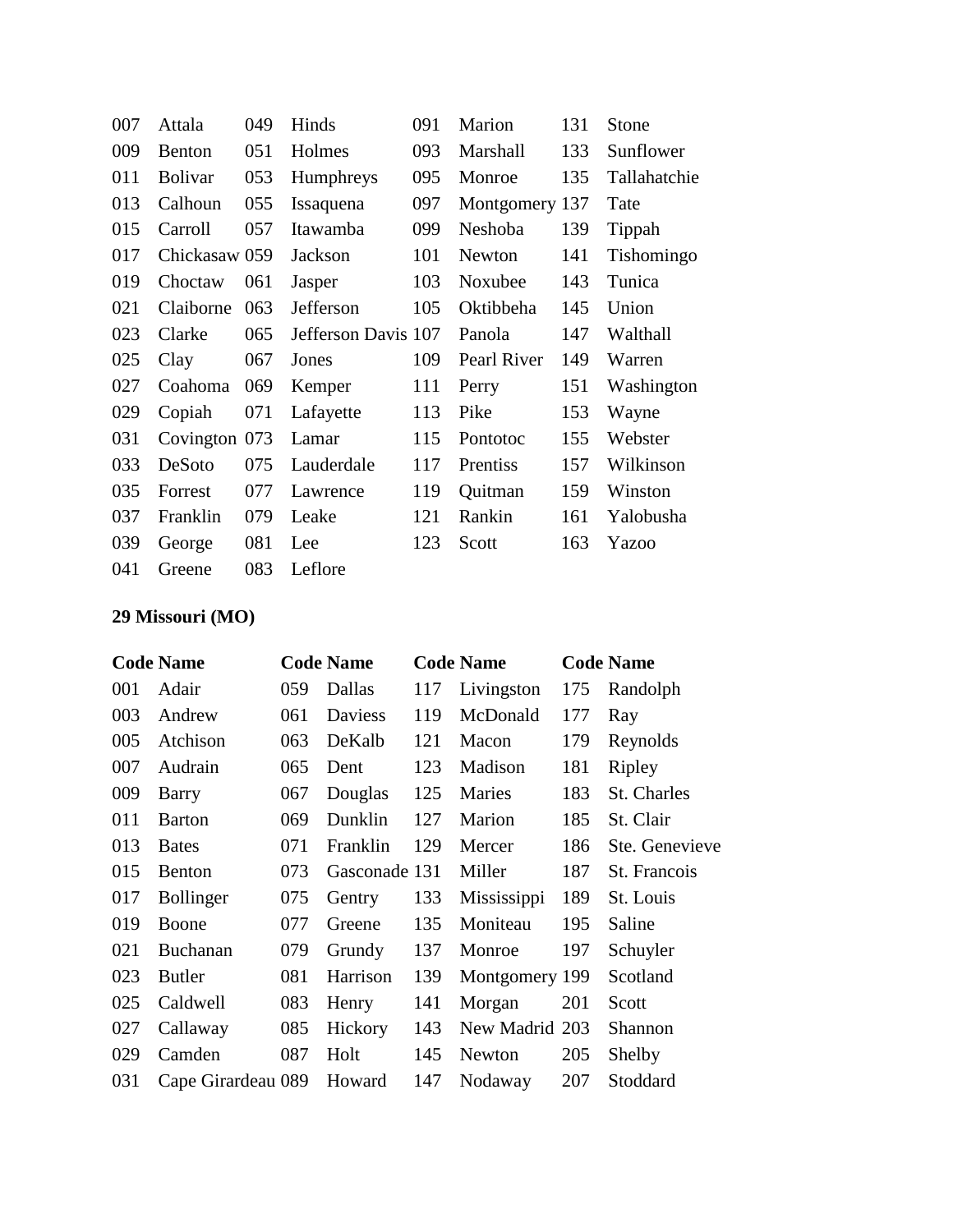| 033 | Carroll   | 091 | Howell    | 149 | Oregon       | 209 | <b>Stone</b>   |
|-----|-----------|-----|-----------|-----|--------------|-----|----------------|
| 035 | Carter    | 093 | Iron      | 151 | Osage        | 211 | Sullivan       |
| 037 | Cass      | 095 | Jackson   | 153 | Ozark        | 213 | Taney          |
| 039 | Cedar     | 097 | Jasper    |     | 155 Pemiscot | 215 | Texas          |
| 041 | Chariton  | 099 | Jefferson | 157 | Perry        | 217 | Vernon         |
| 043 | Christian | 101 | Johnson   | 159 | Pettis       | 219 | Warren         |
| 045 | Clark     | 103 | Knox      | 161 | Phelps       | 221 | Washington     |
| 047 | Clay      | 105 | Laclede   | 163 | Pike         | 223 | Wayne          |
| 049 | Clinton   | 107 | Lafayette | 165 | Platte       | 225 | Webster        |
| 051 | Cole      | 109 | Lawrence  | 167 | Polk         | 227 | Worth          |
| 053 | Cooper    | 111 | Lewis     | 169 | Pulaski      | 229 | Wright         |
| 055 | Crawford  | 113 | Lincoln   | 171 | Putnam       | 510 | St. Louis city |
| 057 | Dade      | 115 | Linn      | 173 | Ralls        |     |                |

## **30 Montana (MT)**

|     | <b>Code Name</b> |     | <b>Code Name</b>    |     | <b>Code Name</b> |     | <b>Code Name</b>   |
|-----|------------------|-----|---------------------|-----|------------------|-----|--------------------|
| 001 | Beaverhead 029   |     | Flathead            | 057 | Madison          | 085 | Roosevelt          |
| 003 | Big Horn         | 031 | Gallatin            | 059 | Meagher          | 087 | Rosebud            |
| 005 | Blaine           | 033 | Garfield            | 061 | Mineral          | 089 | Sanders            |
| 007 | Broadwater 035   |     | Glacier             | 063 | Missoula         | 091 | Sheridan           |
| 009 | Carbon           | 037 | Golden Valley       | 065 | Musselshell      | 093 | <b>Silver Bow</b>  |
| 011 | Carter           | 039 | Granite             | 067 | Park             | 095 | Stillwater         |
| 013 | Cascade          | 041 | Hill                | 069 | Petroleum        | 097 | <b>Sweet Grass</b> |
| 015 | Chouteau         | 043 | <b>Jefferson</b>    | 071 | Phillips         | 099 | Teton              |
| 017 | Custer           | 045 | Judith Basin        | 073 | Pondera          | 101 | Toole              |
| 019 | Daniels          | 047 | Lake                | 075 | Powder River 103 |     | Treasure           |
| 021 | Dawson           | 049 | Lewis and Clark 077 |     | Powell           | 105 | Valley             |
| 023 | Deer Lodge 051   |     | Liberty             | 079 | Prairie          | 107 | Wheatland          |
| 025 | Fallon           | 053 | Lincoln             | 081 | Ravalli          | 109 | Wibaux             |
| 027 | Fergus           | 055 | McCone              | 083 | Richland         | 111 | Yellowstone        |

## *Changes from 1990* The 1990 codes included 113-Yellowstone National Park.

## **31 Nebraska (NE)**

| <b>Code Name</b> |           | <b>Code Name</b> | <b>Code Name</b> |           |  |
|------------------|-----------|------------------|------------------|-----------|--|
|                  | 001 Adams | 063 Frontier     |                  | 125 Nance |  |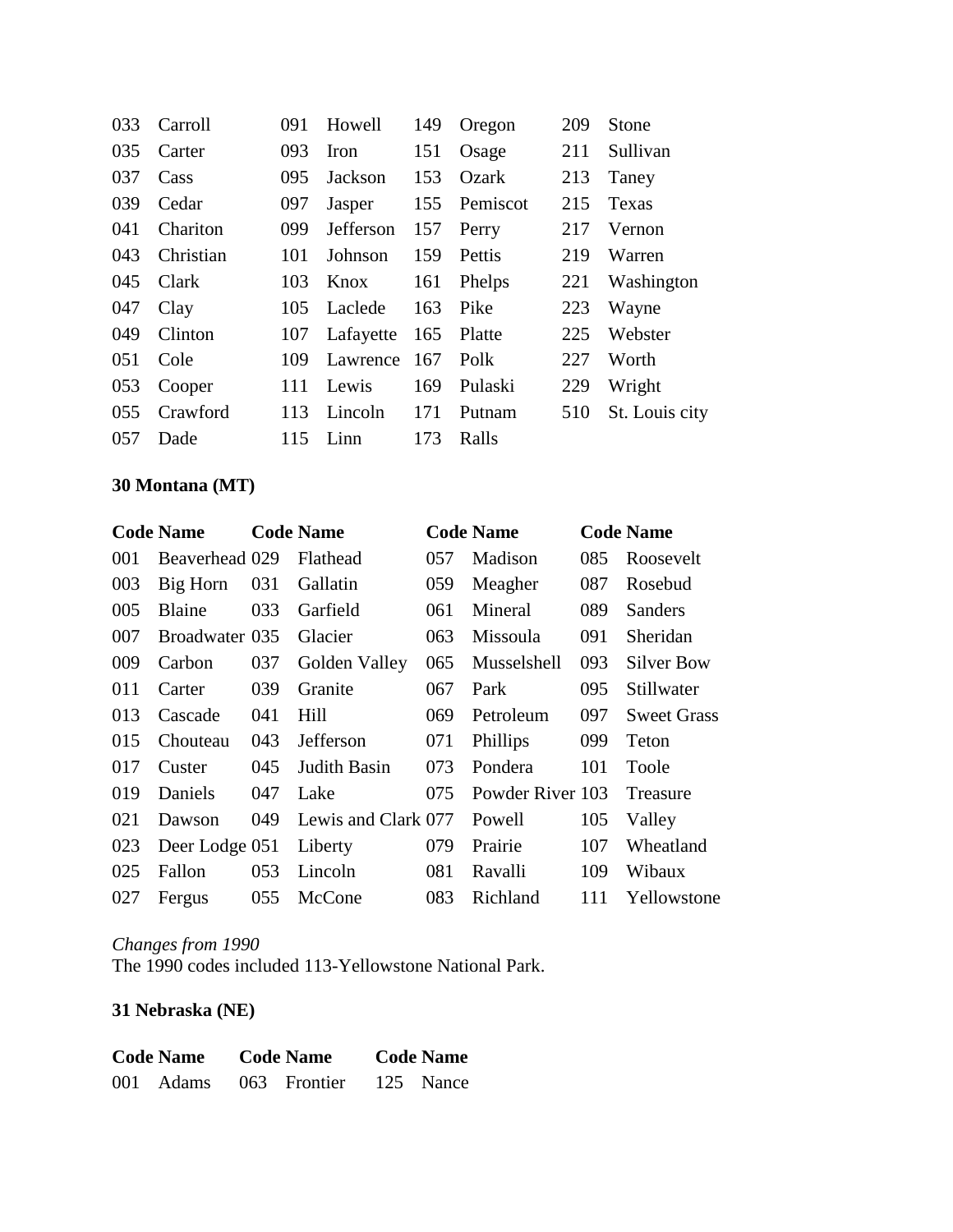| 003 | Antelope       | 065 | Furnas        | 127 | Nemaha              |
|-----|----------------|-----|---------------|-----|---------------------|
| 005 | Arthur         | 067 | Gage          | 129 | <b>Nuckolls</b>     |
| 007 | <b>Banner</b>  | 069 | Garden        | 131 | Otoe                |
| 009 | Blaine         | 071 | Garfield      | 133 | Pawnee              |
| 011 | Boone          | 073 | Gosper        | 135 | Perkins             |
| 013 | Box Butte 075  |     | Grant         | 137 | Phelps              |
| 015 | Boyd           | 077 | Greeley       | 139 | Pierce              |
| 017 | <b>Brown</b>   | 079 | Hall          | 141 | Platte              |
| 019 | <b>Buffalo</b> | 081 | Hamilton      | 143 | Polk                |
| 021 | <b>Burt</b>    | 083 | Harlan        | 145 | <b>Red Willow</b>   |
| 023 | <b>Butler</b>  | 085 | Hayes         | 147 | Richardson          |
| 025 | Cass           | 087 | Hitchcock     | 149 | Rock                |
| 027 | Cedar          | 089 | Holt          | 151 | Saline              |
| 029 | Chase          | 091 | Hooker        | 153 | Sarpy               |
| 031 | Cherry         | 093 | Howard        | 155 | <b>Saunders</b>     |
| 033 | Cheyenne       | 095 | Jefferson     | 157 | <b>Scotts Bluff</b> |
| 035 | Clay           | 097 | Johnson       | 159 | Seward              |
| 037 | Colfax         | 099 | Kearney       | 161 | Sheridan            |
| 039 | Cuming         | 101 | Keith         | 163 | Sherman             |
| 041 | Custer         | 103 | Keya Paha     | 165 | Sioux               |
| 043 | Dakota         | 105 | Kimball       | 167 | <b>Stanton</b>      |
| 045 | Dawes          | 107 | Knox          | 169 | Thayer              |
| 047 | Dawson         | 109 | Lancaster     | 171 | <b>Thomas</b>       |
| 049 | Deuel          | 111 | Lincoln       | 173 | <b>Thurston</b>     |
| 051 | Dixon          | 113 | Logan         | 175 | Valley              |
| 053 | Dodge          | 115 | Loup          | 177 | Washington          |
| 055 | Douglas        | 117 | McPherson 179 |     | Wayne               |
| 057 | Dundy          | 119 | Madison       | 181 | Webster             |
| 059 | Fillmore       | 121 | Merrick       | 183 | Wheeler             |
| 061 | Franklin       | 123 | Morrill       | 185 | York                |

# **32 Nevada (NV)**

| Code Name Code Name Code Name           |  |                                  |
|-----------------------------------------|--|----------------------------------|
| 001 Churchill 013 Humboldt 027 Pershing |  |                                  |
| 003 Clark 015 Lander 029 Storey         |  |                                  |
| 005 Douglas 017 Lincoln 031 Washoe      |  |                                  |
|                                         |  | 007 Elko 019 Lyon 033 White Pine |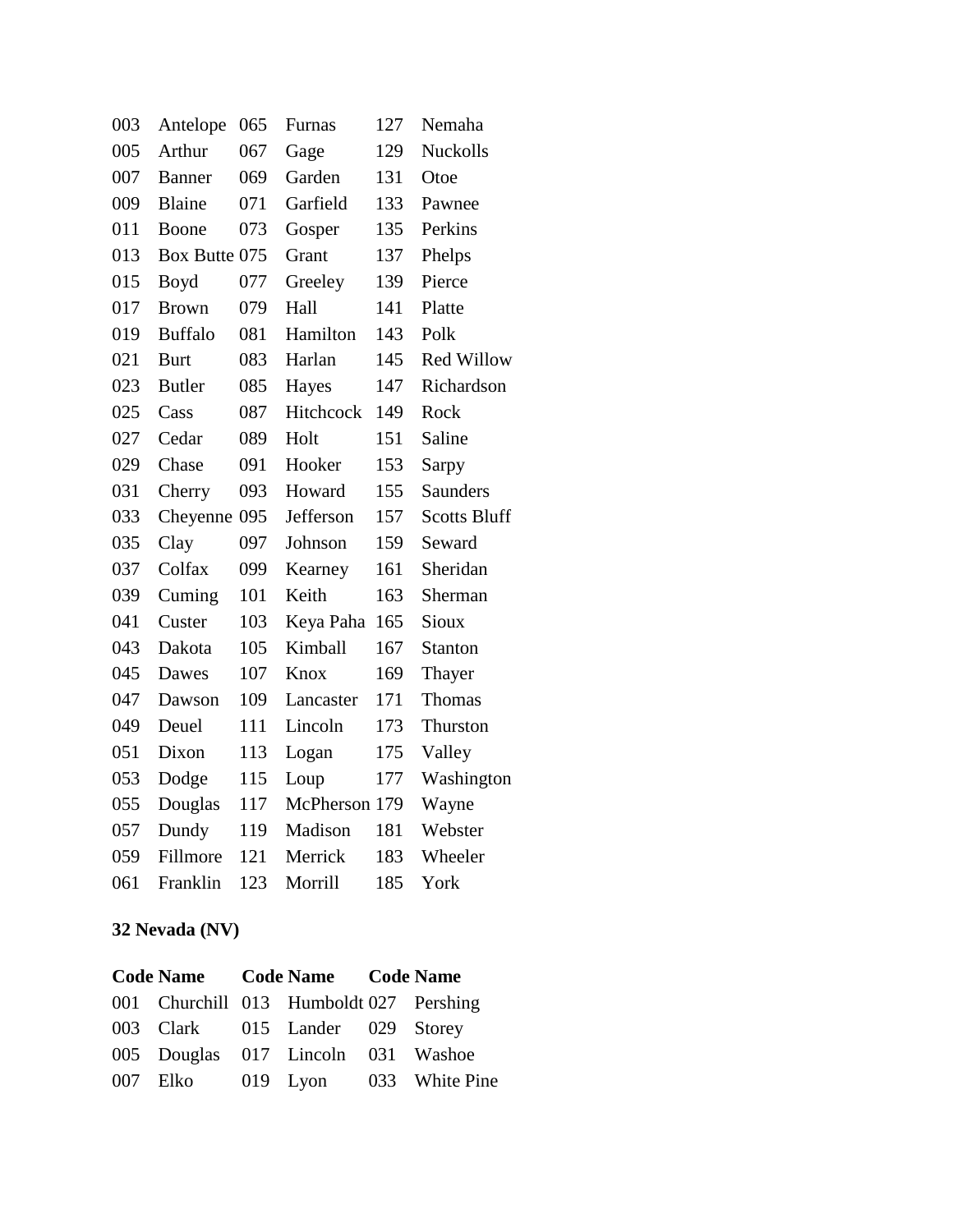009 Esmeralda 021 Mineral 510 Carson City 011 Eureka 023 Nye

## **33 New Hampshire (NH)**

#### **Code Name Code Name**

|                          | 001 Belknap 011 Hillsborough |
|--------------------------|------------------------------|
|                          | 003 Carroll 013 Merrimack    |
|                          | 005 Cheshire 015 Rockingham  |
|                          | 007 Coos 017 Strafford       |
| 009 Grafton 019 Sullivan |                              |

## **34 New Jersey (NJ)**

| <b>Code Name</b>                       | Code Name Code Name      |  |
|----------------------------------------|--------------------------|--|
| 001 Atlantic                           | 015 Gloucester 029 Ocean |  |
| 003 Bergen                             | 017 Hudson 031 Passaic   |  |
| 005 Burlington 019 Hunterdon 033 Salem |                          |  |
| 007 Camden 021 Mercer 035 Somerset     |                          |  |
| 009 Cape May 023 Middlesex 037 Sussex  |                          |  |
| 011 Cumberland 025 Monmouth 039 Union  |                          |  |
| 013 Essex 027 Morris 041 Warren        |                          |  |

## **35 New Mexico (NM)**

|     | <b>Code Name</b> |     | <b>Code Name</b>             |     | <b>Code Name</b> |
|-----|------------------|-----|------------------------------|-----|------------------|
| 001 | Bernalillo 021   |     | Harding                      | 041 | Roosevelt        |
| 003 | Catron           | 023 | Hidalgo                      | 043 | Sandoval         |
| 005 | Chaves           | 025 | Lea                          | 045 | San Juan         |
| 006 | Cibola           | 027 | Lincoln                      | 047 | San Miguel       |
| 007 | Colfax           | 028 | Los Alamos 049               |     | Santa Fe         |
| 009 | Curry            | 029 | Luna                         | 051 | Sierra           |
| 011 | DeBaca           | 031 | McKinley                     | 053 | Socorro          |
| 013 | Dona Ana 033     |     | Mora                         | 055 | <b>Taos</b>      |
| 015 | Eddy             | 035 | Otero                        | 057 | Torrance         |
| 017 | Grant            | 037 | Quay                         | 059 | Union            |
| 019 |                  |     | Guadalupe 039 Rio Arriba 061 |     | Valencia         |

**36 New York (NY)**